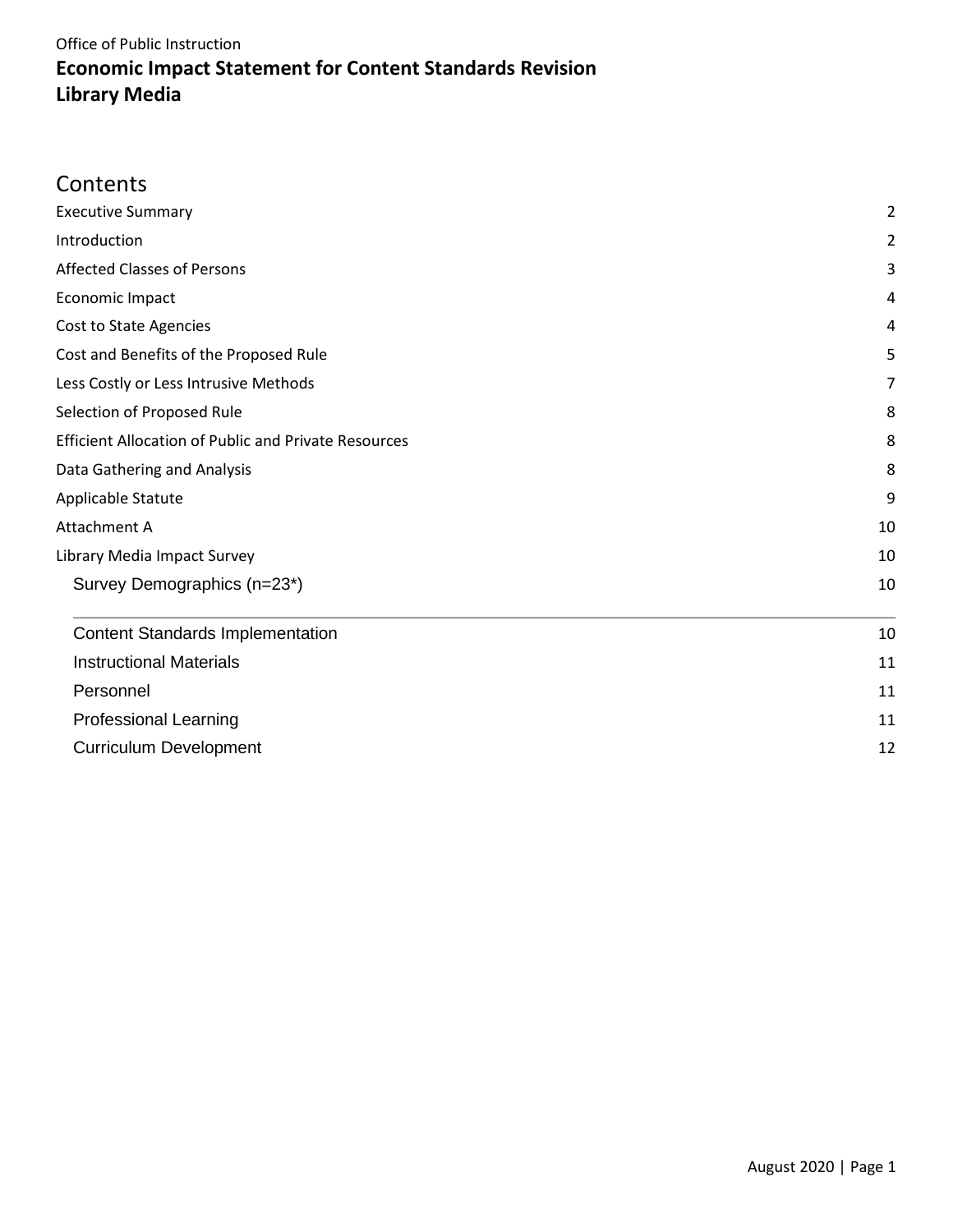### <span id="page-1-0"></span>Executive Summary

Using a negotiated rulemaking process involving stakeholder groups, Superintendent of Public Instruction Elsie Arntzen has developed recommendations for the revision of the Montana Library Media Content Standards. The current Library Media standards were adopted in 2008. In order to benefit students, it is important to implement standards that are based on current knowledge and understanding of best practices for Library Media instruction to ensure that Montana schools provide students with the up-to-date, rigorous learning expectations across the range of Library Media learning opportunities.

When a district incorporates or integrates library media and information literacy content into district curriculum or offers an elective course in library media and information literacy, the following standards apply:

- a. build new knowledge by inquiring, thinking critically, identifying problems, and developing strategies for solving problems;
- b. demonstrate an understanding of and commitment to inclusiveness and respect for diversity in the learning community, including the distinct and unique cultural heritage of American Indians;
- c. work effectively with others to broaden perspectives and work toward common goals;
- d. make meaning by collecting, organizing, and sharing resources of personal relevance;
- e. exercise freedom to read and demonstrate the ability to pursue personal interests; and
- f. demonstrate safe, legal, and ethical creating and sharing of knowledge products.

The Office of Public Instruction (OPI) surveyed school districts in winter and spring of 2020 about the impacts of the proposed standards on district resources for staffing, instructional materials, curriculum development, and professional development. There were twenty-three respondents to the library media survey. Ninety-one percent of respondents indicated that their district could implement the proposed standards using existing resources. For the two respondents who answered no, they indicated they needed additional personnel.

The OPI has identified \$1,305 to support the implementation of the proposed Library Media standards. This funding will provide online professional development opportunities. The OPI will also develop a model curriculum guide to assist school districts with curriculum development. For those districts that are having trouble meeting the current standards, the model curriculum guide may provide more support than the districts are presently receiving.

Based on the analysis of the survey results and the advice of the negotiated rulemaking committee, the OPI has concluded that the school district expenditures required under the proposed standards are insubstantial expenditures that can be readily absorbed into the budgets of existing district programs.

## <span id="page-1-1"></span>Introduction

Content standards are adopted by the Board of Public Education through the administrative rulemaking process. The content standards for thirteen academic subject areas are promulgated in Title 10, Chapters 53 and 54. The content standards are used by school districts to develop local curriculum and assessments in all the content areas that include the arts, career and technical, English language arts, English language proficiency, health enhancement, library media, mathematics, science, social studies, technology, traffic education, workplace competencies, and world languages. The K-12 content standards describe what students shall know, understand, and be able to do in these content areas.

This economic impact statement analyzes the impact of the proposed revisions to the Montana Content Standards as prescribed i[n 2-4-405, MCA.](http://leg.mt.gov/bills/mca/2/4/2-4-405.htm)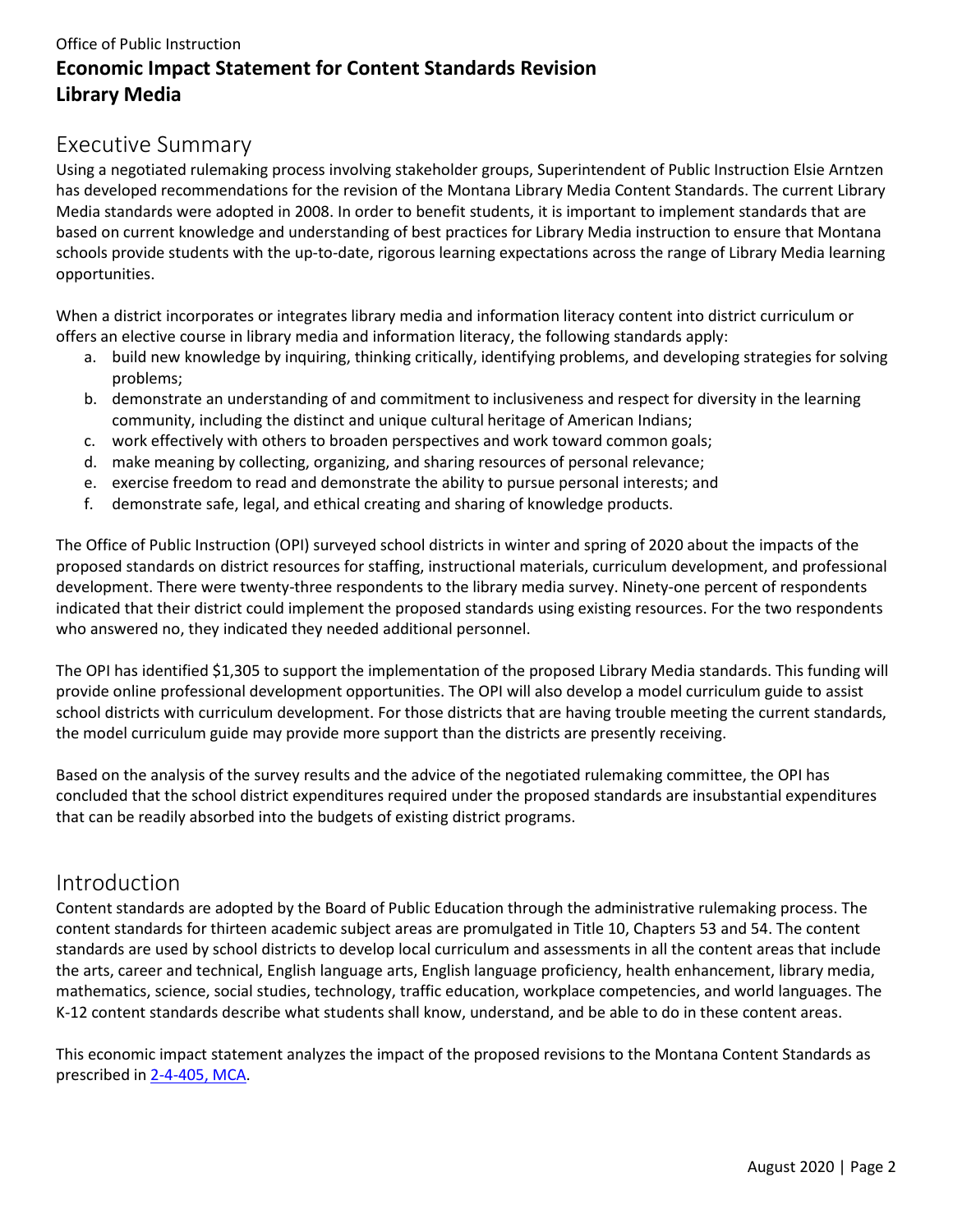## <span id="page-2-0"></span>Affected Classes of Persons

*Describe the classes of persons who will be affected by the proposed rule, including classes that will bear the costs of the proposed rule and classes that will benefit from the proposed rule. Refer to Section 2-4-405 (2)(a).*

The individuals who will be affected by the proposed Library Media content standards are those persons who have responsibilities for implementing the Library Media standards at the local level. These responsibilities include allocating resources for curriculum development and coordination, developing and adopting curriculum, delivering curriculum in the classroom, supporting students in meeting learning goals, and paying for any changes that are required by the standards. The affected classes include school administrators, teachers, school trustees, school business officials, parents, students, and taxpayers.

The beneficiaries of the proposed rule are students and the educators and parents who educate those students. In order to benefit students, it is important to implement standards that are based on current knowledge and understanding of best practices for Library Media instruction to ensure that Montana schools provide students with the up-to-date learning expectations across the range of Library Media learning opportunities.

Further benefits of the revised rules relate to the structure of the proposed standards. The Montana Library Media Content Standards from 2008 included five content standards with three benchmarks at grades 4, 8 and upon graduation. The proposed standards are organized by grade level for grades K-5, and by grade band for grades 6-8 and 9- 12. The benefit of having grade level standards from K-5 is to clarify learning expectations for the elementary teacher who is responsible for teaching all standards in all content areas with collaboration with the librarian. The 6-8 and 9-12 grade bands provide clarity of expectations while allowing flexibility of staffing and program delivery at those grade levels. The proposed standards integrate Montana's Indian Education for All.

The Superintendent of Public Instruction is recommending changes to the Library Media content standards, and to the Library Media program delivery standards (ARM 10.55.1801).

The proposed standards will also benefit higher education institutions who prepare Montana's pre-service teachers with alignment to high-quality, college-and-career ready learning expectations.

The costs of the proposed rules will be borne by local school districts and their taxpayers as well as the Office of Public Instruction (OPI). To support the implementation of the proposed standards, the OPI will provide professional development opportunities and include supplemental materials that districts can use to assist in curriculum development.

The OPI will provide workshops at state conferences for educators, help design a model curriculum guide and instructional resources accessible on the OPI website and offer online professional development for educators through the OPI Teacher Learning Hub (Hub).

The Hub is an online interactive professional learning network dedicated to providing free high quality professional development and training for all K-12 educators throughout Montana. As part of the OPI's service to Montana schools, the Hub's readily accessible learning opportunities aim to minimize the time teachers spend away from their classrooms to attend trainings as well as save school districts money on professional development costs. The Hub offers facilitated and self-paced modules, as well as a video library with a variety of trainings that support instruction, positive school climate, and student success.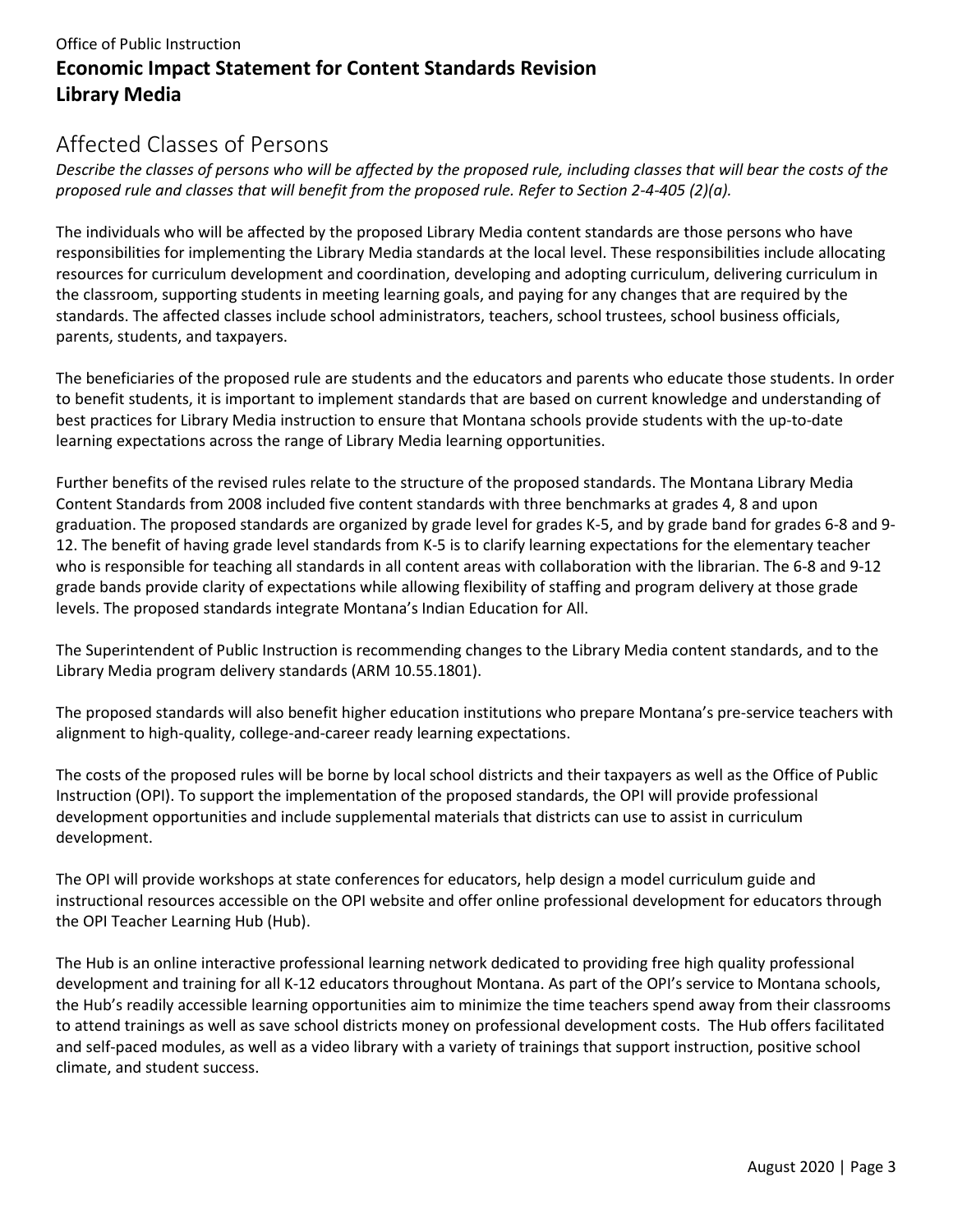## <span id="page-3-0"></span>Economic Impact

*Describe the probable economic impact of the proposed rule upon affected classes of persons, including but not limited to providers of services under contracts with the state and affected small businesses, and quantifying, to the extent practicable, that impact. Refer to Section 2-4-405 (2)(b).*

The Office of Public Instruction (OPI) conducted a survey of schools to assess the impacts of the proposed rule between March and May 2020. A total of 23 responses were received from superintendents, principals, district clerks, curriculum coordinators, and teachers. Not all questions were required to complete the survey. The respondents represented all school class sizes (AA- small schools) and all grade levels (elementary - high school).

Twenty-one of the 23 respondents (91%) indicated that their district would be able to meet the proposed standards within existing resources. Twenty of the respondents (91%) indicated that the proposed standards would not or may not require their district to substantially revise the district's current curriculum.

The majority of the respondents (86%) indicated that their school systems could meet the proposed standards without imposing additional costs for personnel. The proposed rule does not require schools to hire additional Library Media teachers. Specifically, the proposed rule is written in a manner that follows the ratios as outlined in ARM 10.55.709. One respondent noted they needed a credentialed library media instructor. The issue of credentialed educator challenges for Library Media may be part of Montana's larger challenges with recruitment and retention of teachers in general, rather than a challenge associated with the proposed standards.

The OPI does not anticipate that providers of services under contract with the state or small businesses will be affected by the proposed rules. It is possible that school districts will replace existing instructional materials and supplies, which may be a minor benefit to local service providers.

## <span id="page-3-1"></span>Cost to State Agencies

*Describe and estimate the probable costs to the agency and to any other agency of the implementation and enforcement of the proposed rule and any anticipated effect on state revenue. Refer to Section 2-4-405 (2)(c)*

The Office of Public Instruction (OPI), in accordance with 20-7-101, MCA, has incurred costs associated with the negotiated rulemaking process, including contracting with a facilitator and convening the rulemaking committee. The OPI also pays for rule filings and publication of notices with the Secretary of State for standards revision. The OPI does not anticipate any additional costs associated with the accreditation of schools. The new standards will be incorporated into the OPI's accreditation review process within the existing budget of the OPI.

The Board of Public Education is responsible for the adoption of content standards. The costs associated with board member attendance at public hearings will be paid within the existing budget of the Board of Public Education.

In addition to the costs associated with the rulemaking process, the OPI will incur costs associated with providing professional development opportunities. The OPI has estimated \$1,305 budgeted (from sources at OPI) to assist with the implementation of the proposed rule. The OPI plans to offer free professional development online through the Teacher Learning Hub in addition to providing a model curriculum guide.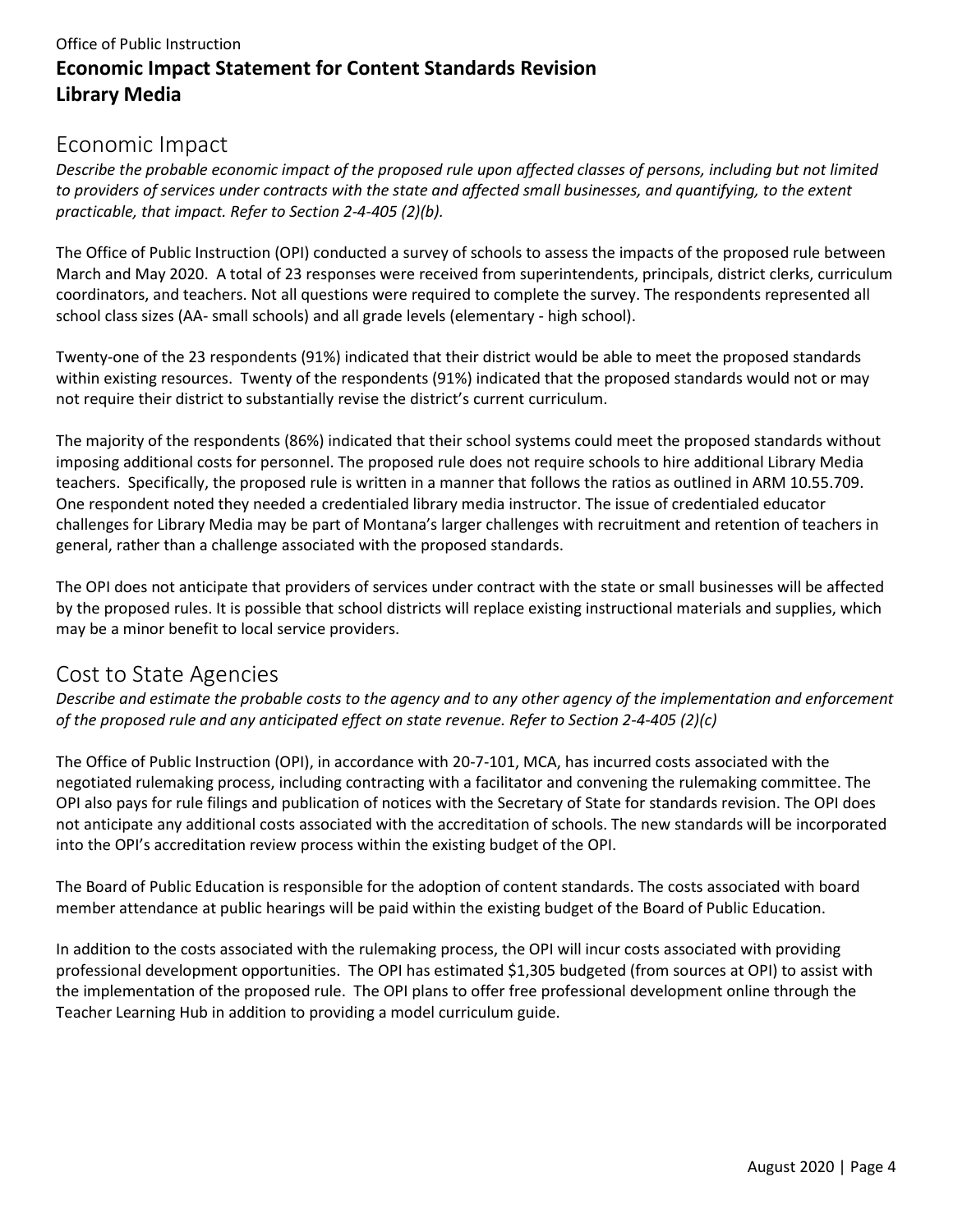## <span id="page-4-0"></span>Cost and Benefits of the Proposed Rule

*Analyze and compare the costs and benefits of the proposed rule to the costs and benefits of inaction. Refer to Section 2- 4-405 (2)(d).*

The Board of Public Education has adopted a regular cycle for review of content area standards. The purpose of the regular review of standards is to ensure that content standards reflect current knowledge and best practices for each content area. The proposed Library Media content standards provide clear benchmarks for what students should know as they move through the K-12 grades.

The majority of the costs associated with the proposed standards are for ensuring that teachers understand the new Library Media standards and have acquired current knowledge and best-practice instructional strategies to support engaged student learning and understanding in Montana K-12 classrooms. These proposed standards provide teachers and students a wide range of up-to-date Library Media teaching and learning opportunities that connect to students' lives and the world around them.

The proposed standards will benefit teaching and learning in the following ways:

- The standards are broken out in K-5 standards to clearly define what students should know and be able to do at the end of each grade and then by grade band for grades 6-8 and 9-12.
- The standards can be incorporated into multiple programs of studies and academic content areas.
- The revised standards continue to integrate Montana's Indian Education for All with a commitment to inclusiveness and respect for diversity in the learning community.
- Emphasis on physical and digital library collections and standards for students to engage in both mediums.

The following addresses four areas of potential economic impact on school district operations and budgets.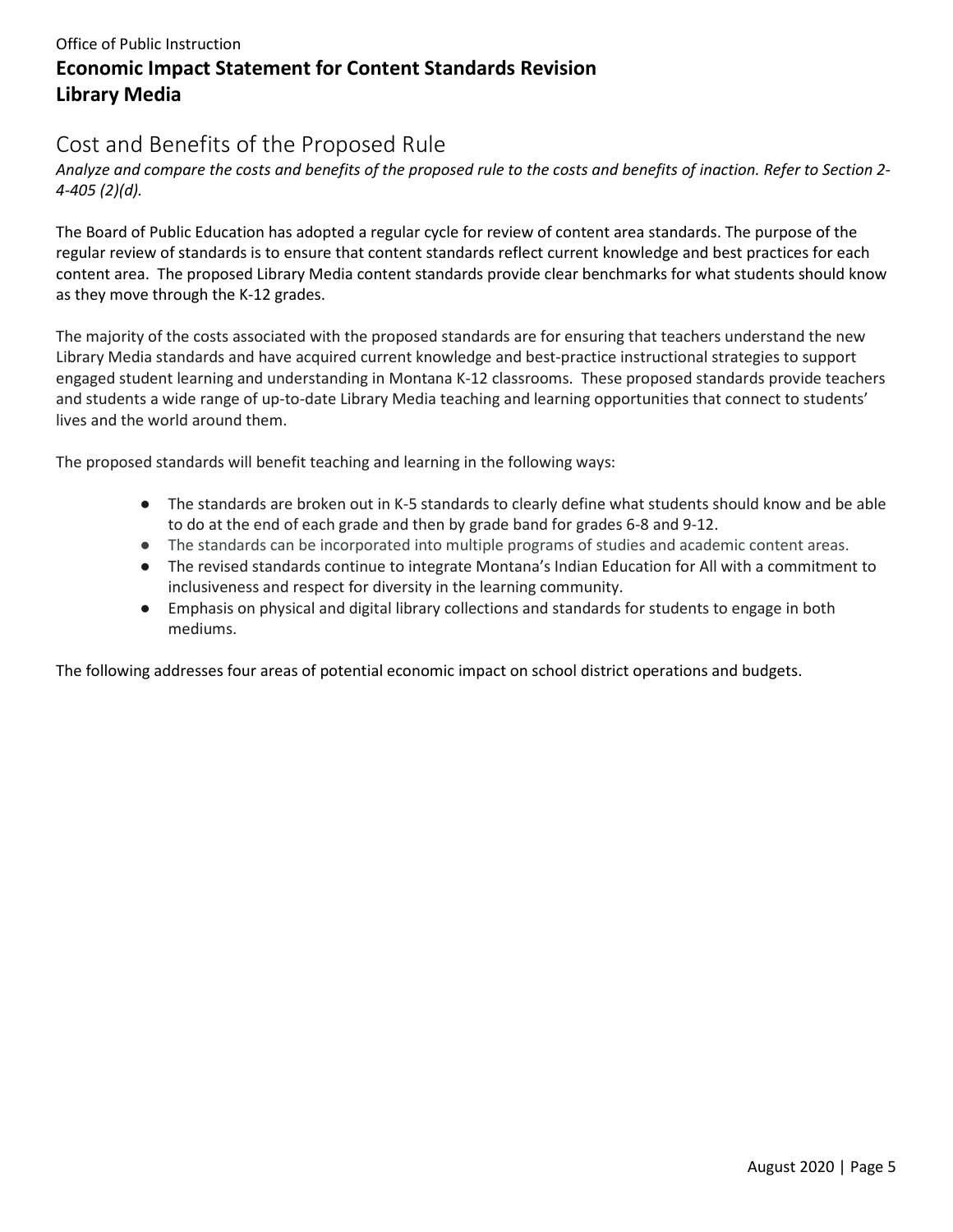#### **Personnel**

The proposed standards were developed with the ratios as outlined in ARM 10.55.709 in mind.

Eighty-six percent of respondents said that the Library Media standards would not impose additional costs for personnel beyond what is required to implement current standards. It is important to emphasize that there is no requirement in the proposed standards for additional instructional time be allocated to Library Media. There are also no requirements for additional teaching endorsements. However, districts and teachers will need time to integrate the new standards into their curriculum and lesson plans.

The Office of Public Instruction (OPI) does anticipate that more time will be required for educators to increase their knowledge of Library Media topics and to align curriculum and instruction to the proposed grade level standards. The OPI has developed a plan for providing professional development to educators and administrators who are responsible for delivering the Library Media standards. This plan is outlined under the Professional Development section of this statement.

#### **Curriculum and Instructional Materials**

Twenty of the respondents (91%) indicated that they would not or may not need to substantially revise their existing Library Media curriculum to implement the proposed standards, with two of the respondents (9%) indicating that they will need to revise their current curriculum. The OPI will provide a model curriculum guide and instructional resources for the Library Media standards once the proposed rule is adopted. The guide will be useful to districts as they begin the review and revision of their current Library Media curriculum.

Fifteen of the respondents (65%) included that there would not be additional costs for instructional materials beyond that is required to implement the current standards. One of the respondents (5%) indicated that they would have difficulty finding instructional materials to implement the proposed standards with six respondents (27%) indicating that they may have trouble.

Districts are likely to follow a combination of one or more of four approaches to revise their curriculum and identify supporting instructional materials:

- Identify the gaps in their existing curriculum and make adjustments to align with the proposed standards;
- Adapt and adopt the model curriculum guide developed by the OPI;
- Adapt and adopt the curriculum materials provided by their local curriculum consortium or the Montana Small Schools Alliance; or
- Adapt and adopt curriculum materials that are aligned to the state standards and available online.

As stated in the previous section, it is likely that Library Media teachers will need time away from their classrooms to work on curriculum development both at the school and through professional development opportunities. Districts will incur costs for substitutes and potential travel expenses to curriculum consortia meetings and conferences.

If school districts determine that updated or additional instructional materials are needed to implement their revised curriculum, the cost of these instructional materials will be borne by the school district.

#### **Professional Development**

Library Media teachers at every grade level will need access to professional development opportunities that will help integrate the new standards into their curriculum guides.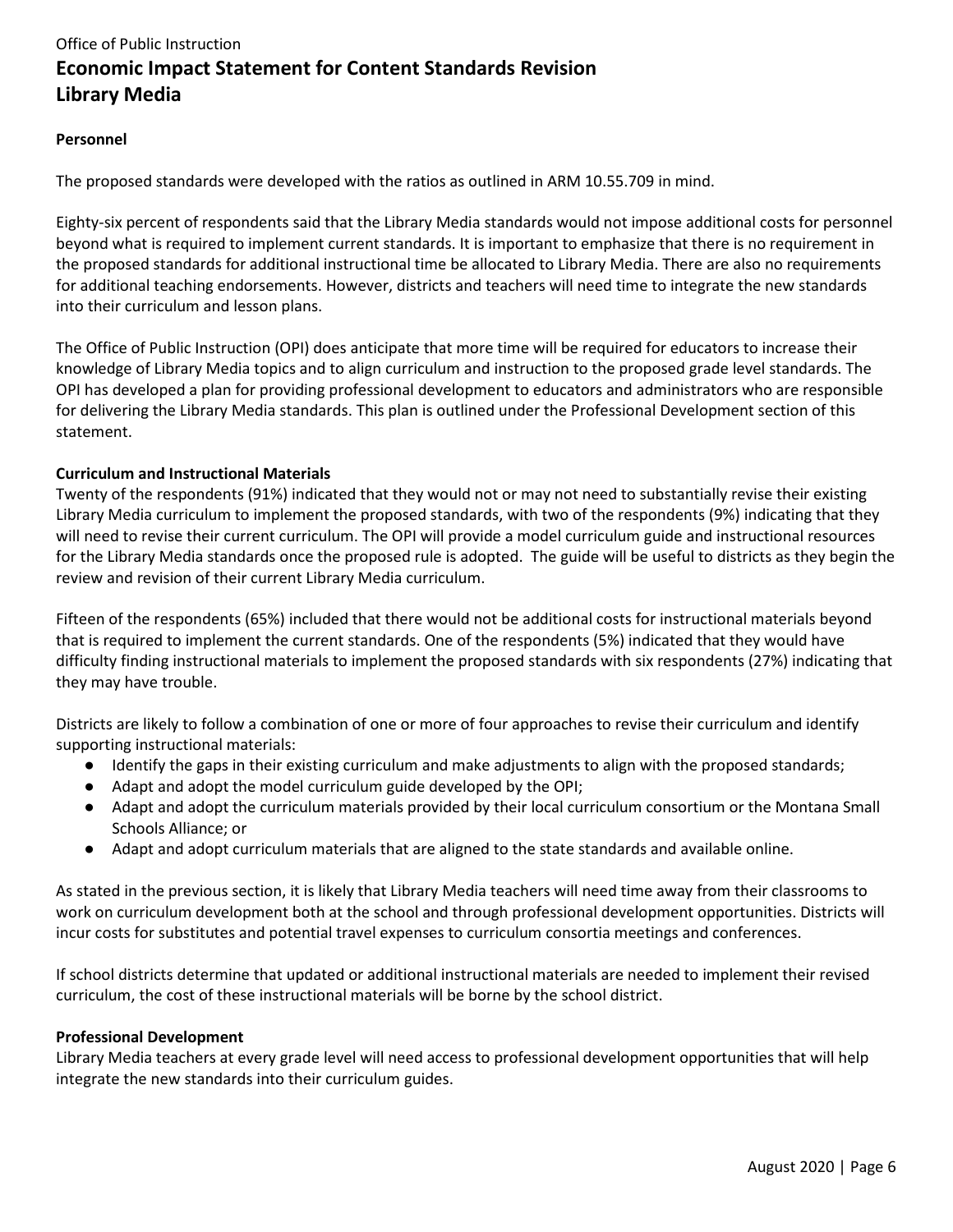The OPI's implementation plan includes presentations at state conferences (when appropriate) and course creation on the Teacher Learning Hub.

The OPI will provide a curriculum guide for the Library Media standards once the proposed rule is adopted. The guide will be useful to districts as they begin the review and revision of their current Library Media curriculum. The guide will also help districts incorporate Indian Education for All into their Library Media curriculum.

If school districts determine that additional professional development is needed to implement their revised curriculum, the cost of these professional development will be borne by the school district.

The budget for implementing the OPI's professional development plan consists of the professional time and effort to develop a model curriculum guide and create professional development.

The cost of inaction would compromise the quality of educational opportunity in Library Media for Montana students. The adoption of statewide Library Media standards and expectations for what students should know reduces the Library Media programs and course offerings disparities that may occur across the state.

## <span id="page-6-0"></span>Less Costly or Less Intrusive Methods

*Are there less costly or less intrusive methods for achieving the purpose of the proposed rule? Refer to Section 2-4-405 (2)(e).*

No. The process for proposing, reviewing, and adopting academic content standards is prescribed in statute in 20-7-101, MCA and in Montana Administrative Procedure Act. It is not possible to have statewide implementation of standards without formal rule adoption.

The role of the Board of Public Education is to set standards that apply to all accredited schools. The proposed rules reflect a set of best practices identified by educators that establish a minimum level of quality for all schools to meet. While there are school district costs associated with the implementation of these standards by school districts, the Office of Public Instruction will offer and coordinate professional development opportunities in a manner to reduce the burden of costs on school districts.

The proposed rule for revising the Library Media content standards includes the following Statement of Reasonable Necessity:

The Board of Public Education has determined it is reasonable and necessary to adopt, amend, and repeal rules relating to Library Media content standards pursuant to ARM 10.54.2503 Standards Review Schedule and 10.53.104 Standards Review Schedule. The board has determined that to stay consistent with the legislative intent of 20-1-102 and 20-9-309, MCA, it must review and make contemporary amendments to its standards. The Legislature recognizes the need to reassess educational needs on a cyclical basis and the board recognizes its standards represent the minimum standards. These standards are the basis upon which a quality system of education is built and maintained. The board strives to conform to a regular review cycle for every chapter of accreditation. The standards review process shall use context information, criteria, processes, and procedures identified by the Office of Public Instruction with input from representatives of accredited schools and in accordance with the requirements of 20-7-101, MCA.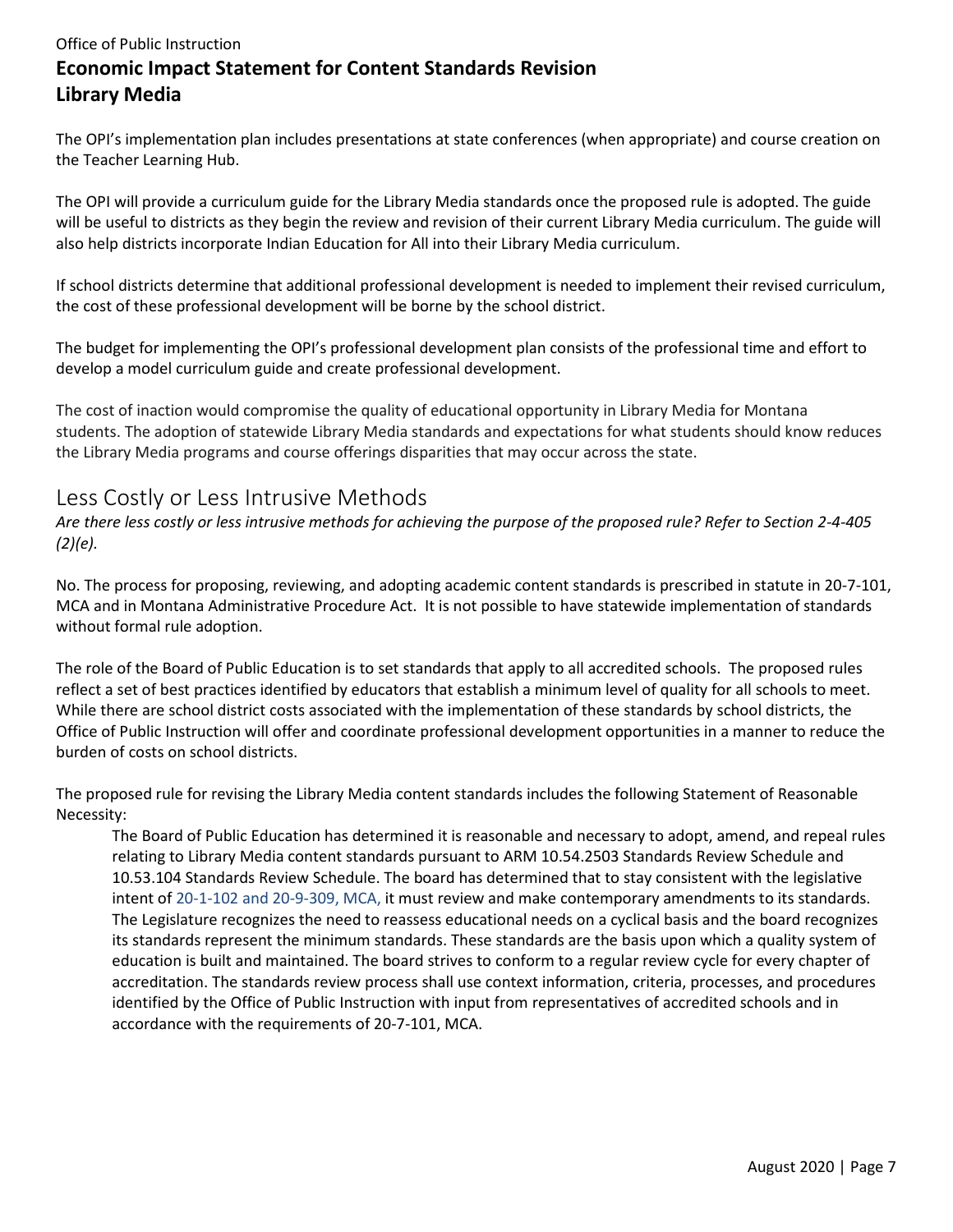## <span id="page-7-0"></span>Selection of Proposed Rule

*Analyze any alternative methods for achieving the purpose of the proposed rule that were seriously considered by the agency and the reasons why they were rejected in favor of the proposed rule. Refer to Section 2-4-405 (2)(f).*

In recent years, the Office of Public Instruction (OPI) has promoted educator best practices and updated information on Library Media. However, this has not reached all schools or all educators. With the adoption of the proposed Library Media standards, all schools and educators will be seeking updated information and best practices in Library Media.

Montana's Library Media Standards have not been revised for 12 years. The OPI received requests from teachers and schools to revise the standards so schools could be assured they are providing quality Library Media. School districts are interested in revising their curriculum based on current Library Media information and pedagogy. The Board of Public Education agreed to move forward with the Superintendent's request to begin the process for Library Media standards revision.

## <span id="page-7-1"></span>Efficient Allocation of Public and Private Resources

*Does the proposed rule represent an efficient allocation of public and private resources? Refer to Section 2-4-405 (2)(g).*

Yes, the proposed content standards will apply to all public and any private schools seeking accreditation by the Board of Public Education.

#### <span id="page-7-2"></span>Data Gathering and Analysis

*Quantify or describe the data upon which the economic impact statement was based and an explanation of how the data was gathered. Refer to Section 2-4-405 (2)(h).*

The Office of Public Instruction disseminated an electronic survey tool to all school districts in the state. The recipient list included superintendents, principals, district clerks, and county superintendents. Many school districts shared the survey tool with teachers and curriculum coordinators. The survey was available for five months. The existing standards and proposed standards were linked to the survey tool, so that respondents could compare the two. Please see the OPI [Content Standards Revision](http://opi.mt.gov/Educators/Teaching-Learning/K-12-Content-Standards-Revision) webpage for more information.

Attached to this economic impact statement is a summary of the results from respondents. (Attachment A)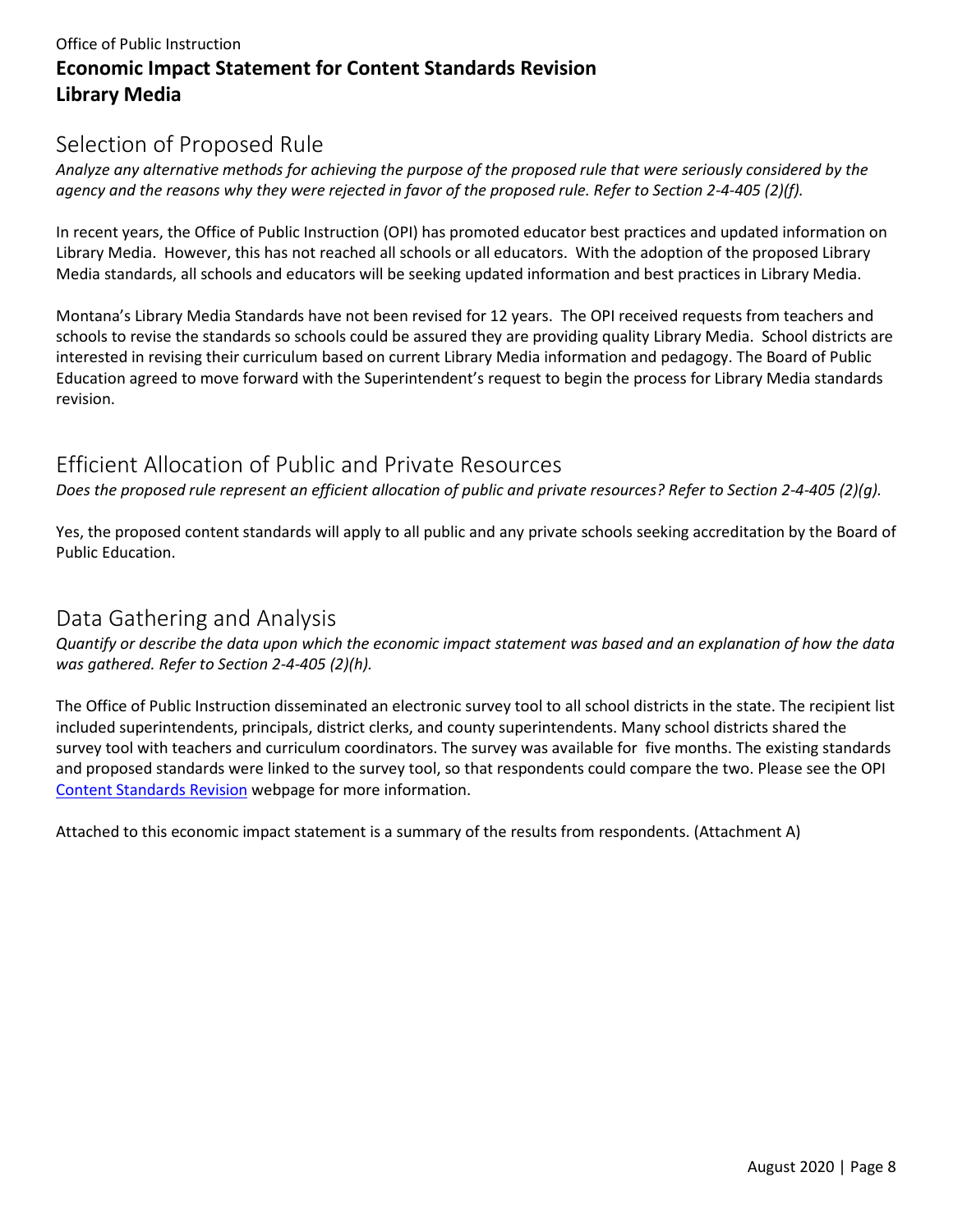## <span id="page-8-0"></span>Applicable Statute

**[2-4-405. Economic impact statement.](http://leg.mt.gov/bills/mca/2/4/2-4-405.htm)** (1) Upon written request of the appropriate administrative rule review committee based upon the affirmative request of a majority of the members of the committee at an open meeting, an agency shall prepare a statement of the economic impact of the adoption, amendment, or repeal of a rule as proposed. The agency shall also prepare a statement upon receipt by the agency or the committee of a written request for a statement made by at least 15 legislators. If the request is received by the committee, the committee shall give the agency a copy of the request, and if the request is received by the agency, the agency shall give the committee a copy of the request. As an alternative, the committee may, by contract, prepare the estimate.

 (2) Except to the extent that the request expressly waives any one or more of the following, the requested statement must include and the statement prepared by the committee may include:

 (a) a description of the classes of persons who will be affected by the proposed rule, including classes that will bear the costs of the proposed rule and classes that will benefit from the proposed rule;

 (b) a description of the probable economic impact of the proposed rule upon affected classes of persons, including but not limited to providers of services under contracts with the state and affected small businesses, and quantifying, to the extent practicable, that impact;

 (c) the probable costs to the agency and to any other agency of the implementation and enforcement of the proposed rule and any anticipated effect on state revenue;

(d) an analysis comparing the costs and benefits of the proposed rule to the costs and benefits of inaction;

 (e) an analysis that determines whether there are less costly or less intrusive methods for achieving the purpose of the proposed rule;

 (f) an analysis of any alternative methods for achieving the purpose of the proposed rule that were seriously considered by the agency and the reasons why they were rejected in favor of the proposed rule;

 (g) a determination as to whether the proposed rule represents an efficient allocation of public and private resources; and

(h) a quantification or description of the data upon which subsections (2)(a) through (2)(g) are based and an explanation of how the data was gathered.

 (3) A request to an agency for a statement or a decision to contract for the preparation of a statement must be made prior to the final agency action on the rule. The statement must be filed with the appropriate administrative rule review committee within 3 months of the request or decision. A request or decision for an economic impact statement may be withdrawn at any time.

 (4) Upon receipt of an impact statement, the committee shall determine the sufficiency of the statement. If the committee determines that the statement is insufficient, the committee may return it to the agency or other person who prepared the statement and request that corrections or amendments be made. If the committee determines that the statement is sufficient, a notice, including a summary of the statement and indicating where a copy of the statement may be obtained, must be filed with the secretary of state for publication in the register by the agency preparing the statement or by the committee, if the statement is prepared under contract by the committee, and must be mailed to persons who have registered advance notice of the agency's rulemaking proceedings.

(5) This section does not apply to rulemaking pursuant to [2-4-303.](http://leg.mt.gov/bills/mca/2/4/2-4-303.htm)

 (6) The final adoption, amendment, or repeal of a rule is not subject to challenge in any court as a result of the inaccuracy or inadequacy of a statement required under this section.

 (7) An environmental impact statement prepared pursuant to [75-1-201](http://leg.mt.gov/bills/mca/75/1/75-1-201.htm) that includes an analysis of the factors listed in this section satisfies the provisions of this section.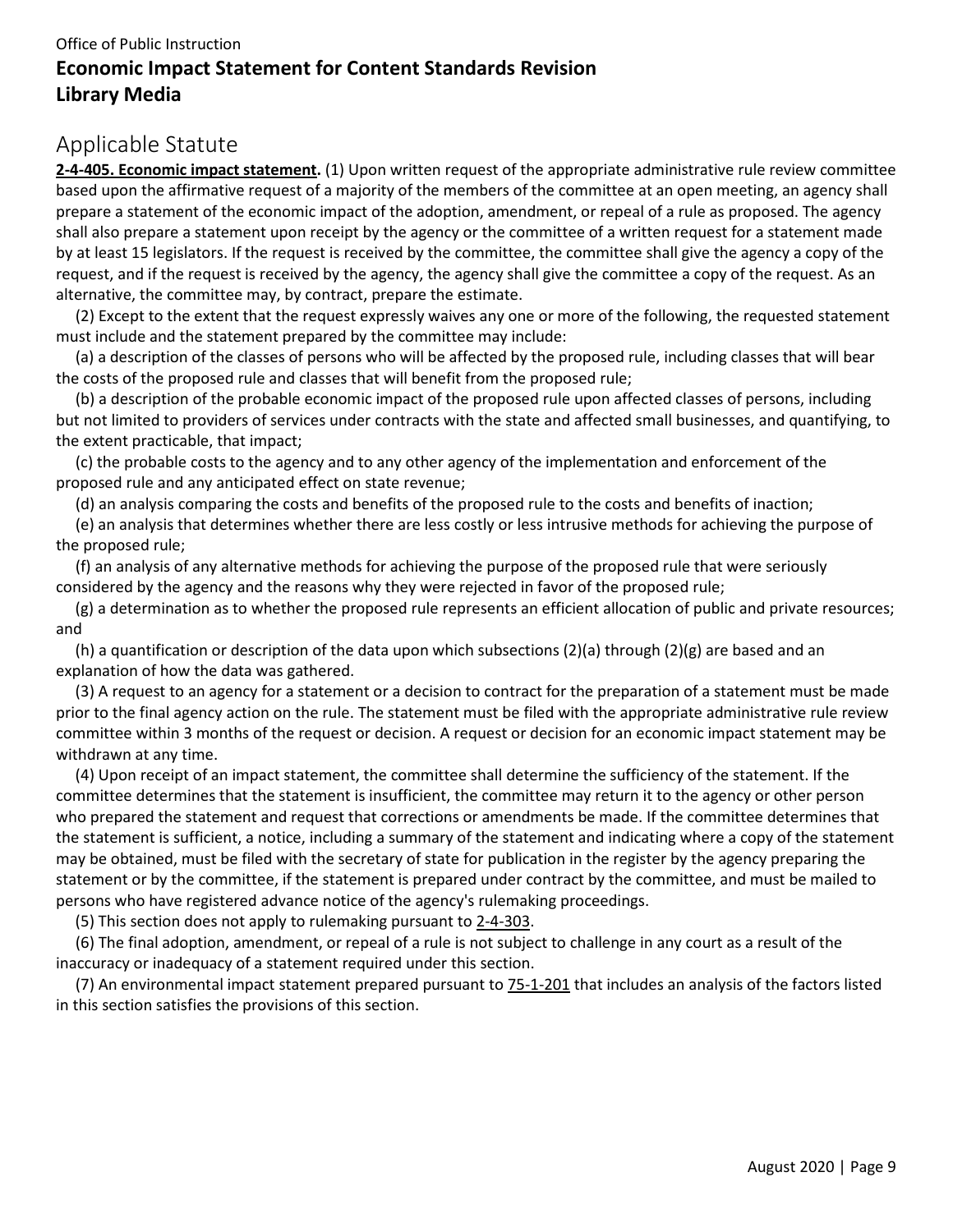<span id="page-9-0"></span>Attachment A

## <span id="page-9-1"></span>Library Media Impact Survey

# <span id="page-9-2"></span>**Survey Demographics (n=23\*)**

\*many of the questions were optional



## <span id="page-9-3"></span>**Content Standards Implementation**

| Question                                                                                                     | <b>Yes</b> | No     |
|--------------------------------------------------------------------------------------------------------------|------------|--------|
| Do you anticipate that your district will be able to meet the proposed<br>standards with existing resources? | 21 (91%)   | 2(9%)  |
| Will your district be able to implement the proposed program delivery<br>standards for social studies?       | 18 (78%)   | 5(22%) |

If no, personnel, then the remaining categories are equally selected instructional materials, professional development, curriculum development.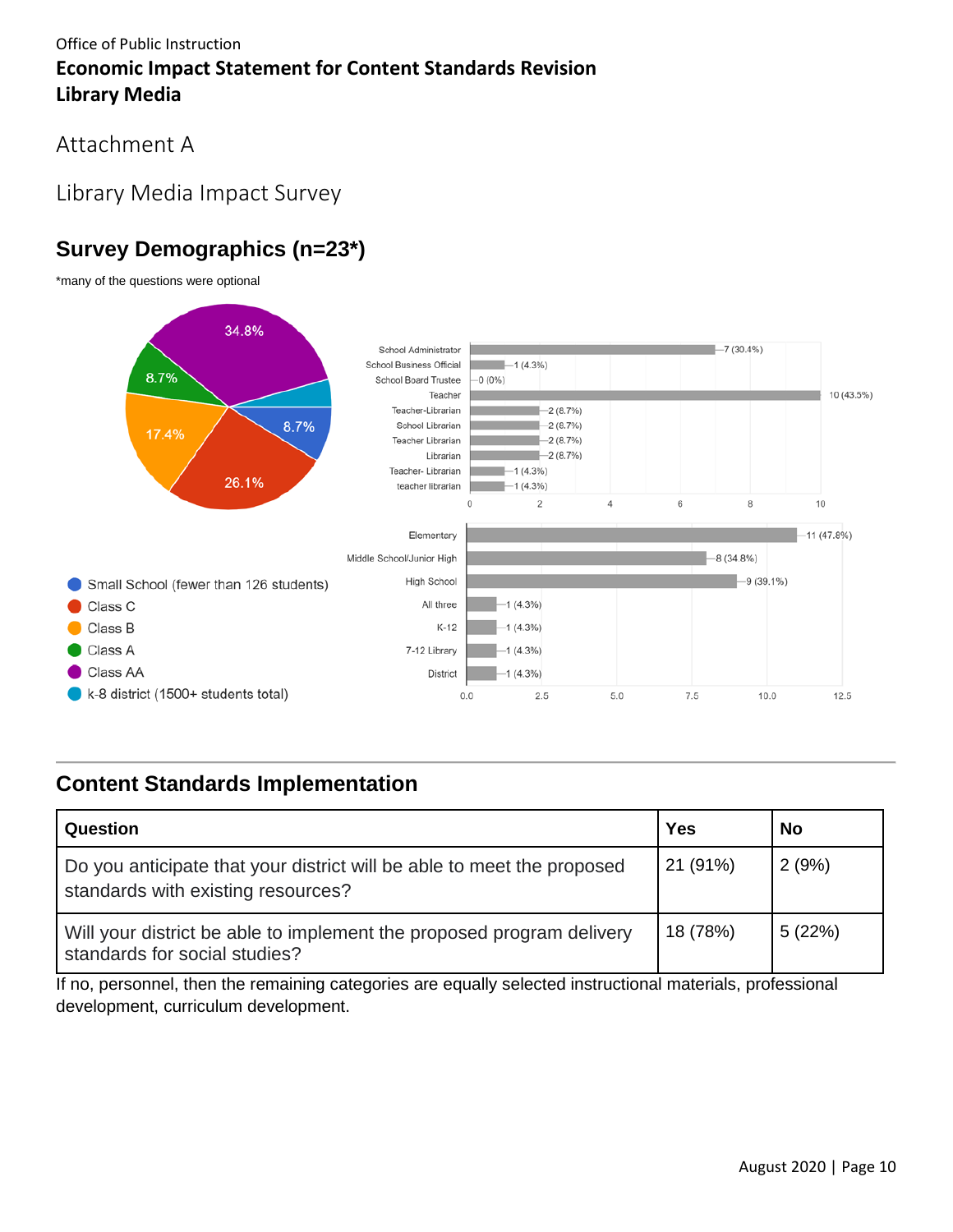What year would your district implement these standards? 22 responses



## <span id="page-10-0"></span>**Instructional Materials**

| Question                                                                                                                              | <b>Yes</b> | No       | <b>Maybe</b> |
|---------------------------------------------------------------------------------------------------------------------------------------|------------|----------|--------------|
| Would the proposed standards impose a cost for instructional<br>materials beyond that required to implement the current<br>standards? | 8(35%)     | 15 (65%) |              |
| Will your district have difficulty finding instructional materials<br>to implement the proposed standards?                            | 1(5%)      | 15 (68%) | 6(27%)       |

If you answered "yes" additional feedback:

"We have been attempting to find instructional materials for library as well as cross-curricular to assist."

## <span id="page-10-1"></span>**Personnel**

| Question                                                                                                                | Yes    | <b>No</b> |
|-------------------------------------------------------------------------------------------------------------------------|--------|-----------|
| Would the proposed standards impose a cost for personnel beyond<br>what is required to implement the current standards? | 3(14%) | 19 (86%)  |

If you answered "yes" additional feedback:

"Need more meeting time within the school and district. Need more materials"

## <span id="page-10-2"></span>**Professional Learning**

| Question                                                                                                                                              | Yes    | No       |
|-------------------------------------------------------------------------------------------------------------------------------------------------------|--------|----------|
| Would the proposed standards impose a cost for professional<br>learning beyond those expenses already required to implement the<br>current standards? | 9(41%) | 13 (59%) |